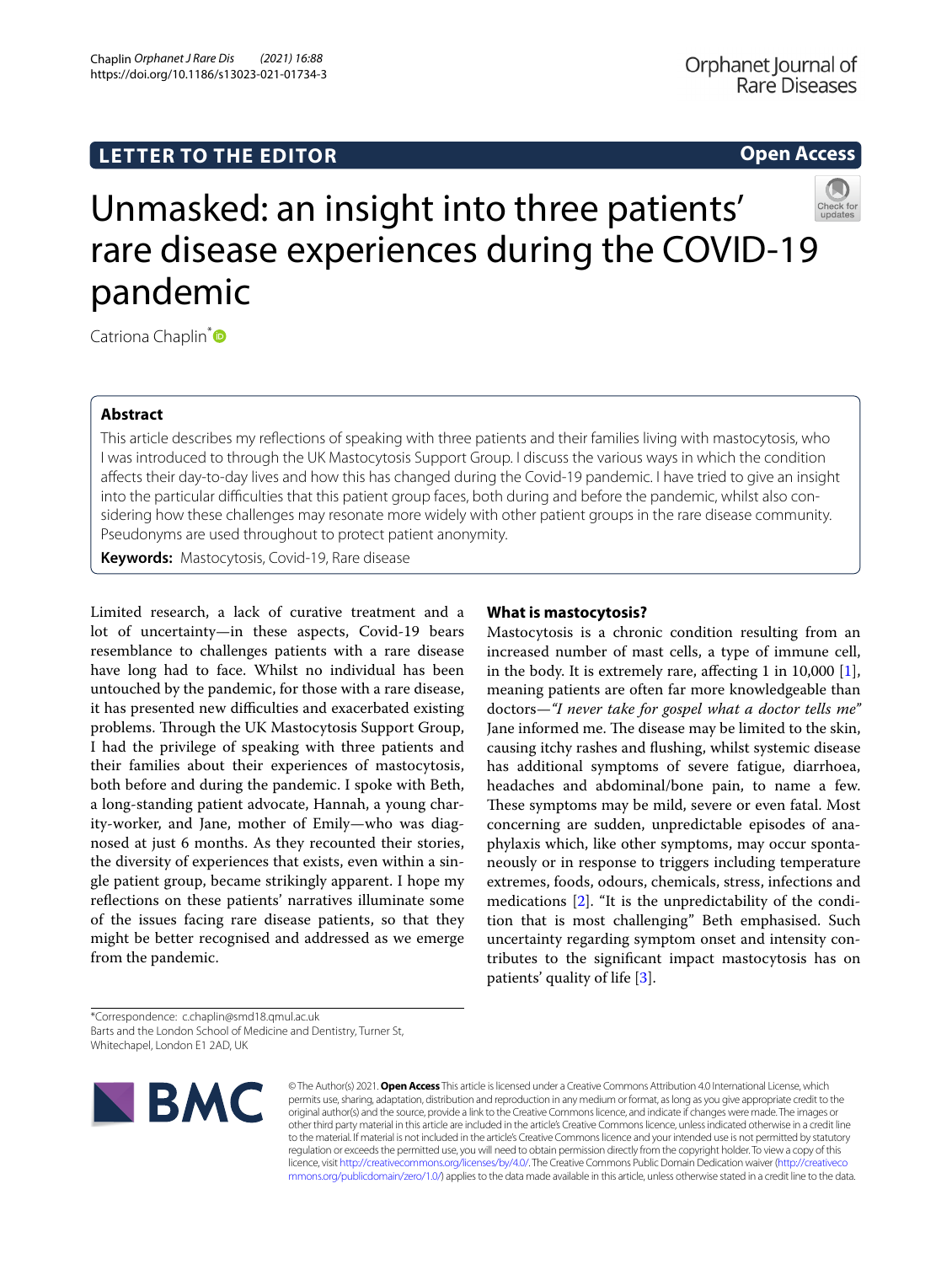### **The impacts of shielding**

In March 2020, the government announced 2.2 million people identifed as extremely vulnerable would receive letters advising them to 'shield' for a minimum of 12 weeks. Hannah received such a letter and so, from mid-March until August, stayed at home bar a few latenight walks. I was interested to know how Hannah felt on receiving this letter, expecting her to lament being unable to meet friends or go for a meal. Her response was much more poignant. "I had never previously thought of myself as vulnerable" she said, describing coming to terms with a new imposed identity centred on her health. Being close in age, I contemplated the difficulty of reassessing one's sense-of-self, particularly when the media portrayal of 'shielders' as frail elderly patients is so divorced from your own reality. The label of 'shielder' has very real impacts on identity, creating a sense of 'otherness' which may exacerbate feelings of isolation—already common amongst individuals with a rare condition [\[4\]](#page-2-3). Indeed, minimal support or follow-up accompanying Hannah's letter had left her feeling alone, particularly given the gravity of news being delivered. "I had to process the idea that if I go outside I might die" she said, a feeling which contributed to the development of health anxiety. Jane also described the toll of lockdown on Emily's physical and mental health, observing a "drastic diference in her since going back to school". Hannah and Emily are not alone; 37% of people shielding saw a deterioration in their mental health  $[5]$  $[5]$ . This is particularly concerning given the recognised mental health impact of having a rare condition [[6](#page-2-5)].

Anxiety and isolation have been compounded by uncertainty. Hannah initially received conficting advice from doctors regarding her shielding status and felt let down by poor clarifcation regarding her risk. Unfortunately, patients with rare diseases have generally had little explanation as to how their risk has been determined [[7\]](#page-2-6). Given such patients are often managed by multiple specialists [\[4\]](#page-2-3), there is a greater chance of them receiving contradictory advice—an experience that could be minimised with improved implementation of coordinated care plans.

The consequences of shielding extend far beyond defining a person's physical reality, having notable impacts on individuals' identity and mental health. It has also brought to the fore many of the 'normal' challenges patients with rare conditions face: isolation, anxiety, weak support structures and poor access to reliable information. Patient organisations like UK Mastocytosis Support Group often fll the gap for many of these problems but, although the former does not appear in jeopardy, many charities have reported substantial funding losses [[8\]](#page-2-7) that will have serious knock-on consequences for patients.

### **Disruption—medicines, healthcare and food**

As the world scrambles to control Covid-19, associated supply-chain disruption and drug-repurposing has led to medication shortages [[9\]](#page-2-8). Jane could not readily obtain famotidine over the summer, a medication without which Emily's "reactions are uncontrollable, her skin fares excessive and she can't control her bowel movements". Before Covid-19, demand for famotidine increased after a similar drug, ranitidine, came of the market. However, studies citing the potential use of famotidine in Covid-19  $[10-12]$  $[10-12]$  are likely to have exacerbated these shortages. Having felt frustrated at simply being unable to buy paracetamol, I cannot imagine the much greater anxiety and stress Jane experienced—a problem not atypical, with 20% of rare disease patients having difficulty accessing medications during the pandemic [[7](#page-2-6)]. Whilst Covid-related medication shortages have captured media headlines, they are simply another 'bump in the road' in on-going medication scarcities and funding restrictions afecting drug availability for rare disease patients.

Disruption to health services and health-professional availability has also, sadly, been the norm. Although the type of disruption will vary between patient groups depending on their healthcare needs, two-thirds of rare disease patients have been afected in some capacity [\[7](#page-2-6)]. For mastocytosis patients, Beth described how disruption and poor follow-up has manifested in the late diagnosis of health conditions unrelated to mastocytosis, with clinicians too quickly coupling new symptoms to the patients' rare condition.

Covid-19 has also led to disturbances in food supplies. With specifc dietary requirements due to her triggers, stock-piling behaviour has made it challenging for Beth to access safe, appropriate foods. Mastocytosis patients already have concerns about obtaining adequate nutrition [\[13\]](#page-3-1), making the impacts of supply shortages on this patient group substantial.

### **Adjusting to the 'new normal'**

*"We're constantly on guard for any potential triggers. Tis includes going to visit family and ensuring there's no air fresheners, scented candles or perfumes"* Jane.

Before speaking with Beth, Jane and Hannah, I had failed to appreciate the challenges associated with returning to the 'new normal'. Universal implementation of rigorous hygiene practices increases the risk of encountering triggers in the form of cleaning and sanitising products. Even before Covid-19, Beth described moving train carriages to avoid "heavily perfumed individuals" triggering her symptoms, including potential anaphylaxis. Widespread, frequent use of cleaning products thus poses a major obstacle to re-entering public spaces. Jane listed numerous, detailed protocols put in place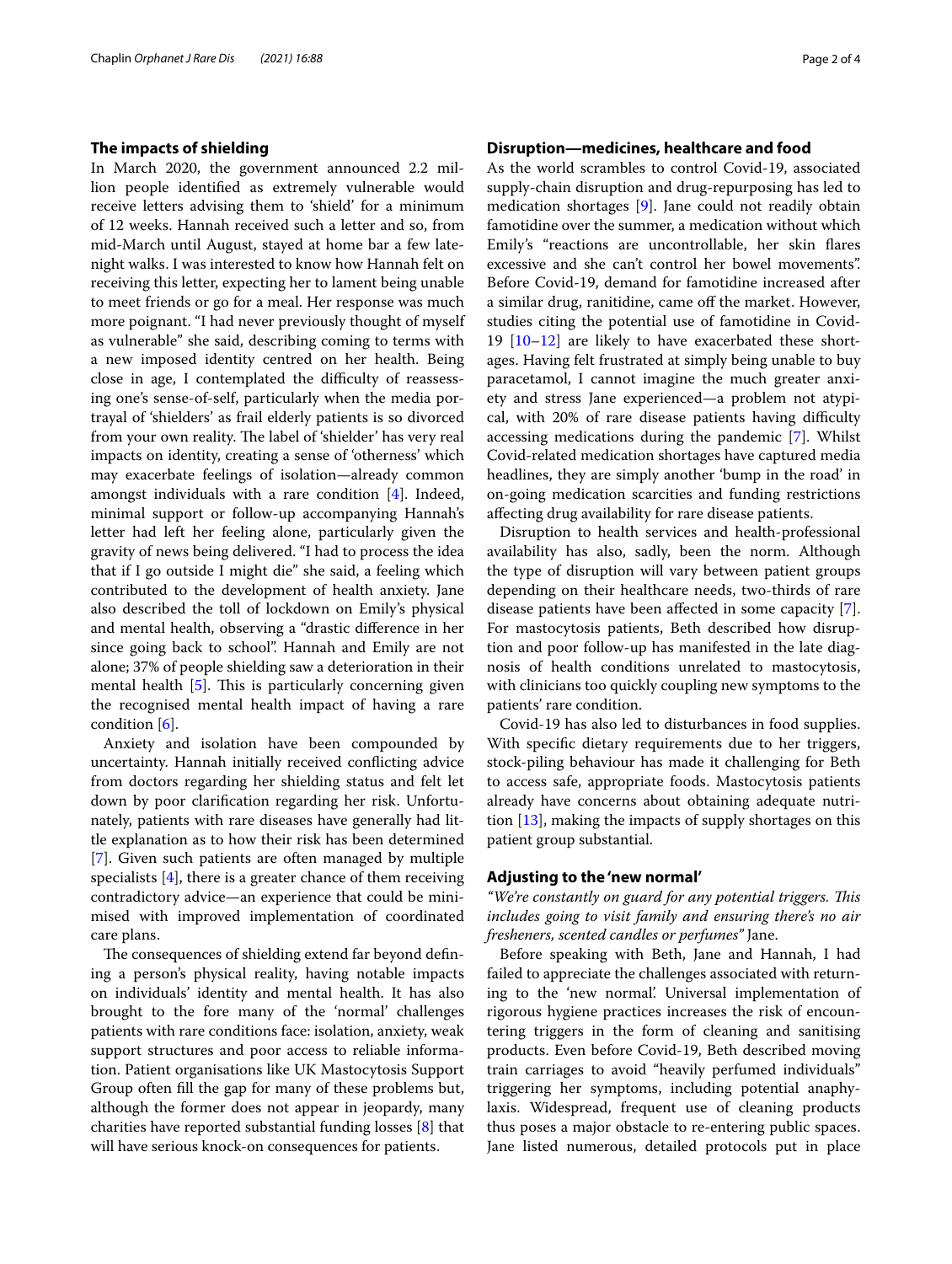for Emily, who is sensitive to scented cleaning products, to return to school safely. The need for such protocols means Emily is currently unable to visit 'uncontrolled' environments outside of home, school and clubs. Concern about the virus may thus be secondary to concerns about measures to control it.

Overcoming the challenges presented by Covid-19 is infinitely more difficult when it requires explaining or justifying one's health needs to others. Jane and Hannah impressed upon me how poor awareness of mastocytosis, amongst medical professionals and the public alike, has negatively afected them. Given her young age and her condition being mostly 'invisible', Hannah faced difficulty in explaining to colleagues her reasons for shielding: "if you have asthma then people just get it, but people can't pronounce my condition let alone understand it". For those with mastocytosis, Covid-19 presents unique problems requiring personalised solutions. Key to this is support and understanding from others, and help for patients in communicating their needs.

### **Silver‑linings?**

If silver-linings to all this can be found, it is perhaps in the rapid roll out of telemedicine. This can benefit rare disease patients, who often travel long distances, multiple times a year, to visit specialists  $[4]$  $[4]$ . With mastocytosis, the gain from reducing unnecessary travel, and thus exposure to triggers on transport or overnight accommodation, is even greater. Virtual clinical trials, stakeholder collaboration and stream-lined drug development have also emerged as opportunities  $[14]$  that should be carried forward beyond the pandemic.

### **The road ahead**

With teaching moved online, I have spent much of the last 6 months reading lists of symptoms from medical textbooks. This has taught me little about real patient experiences, just as reading newspaper headlines has provided little insight into how the pandemic has really impacted peoples' day-to-day lives. Speaking with Beth, Jane and Hannah has been invaluable, showing me the unique challenges patients have faced during the pandemic. Yet, I have been struck by how many of these difficulties are ultimately a reflection of on-going problems for rare disease patients. I hope that in highlighting current gaps in support, the pandemic may stir positive change and deliver improved care provision for rare disease patients.

#### **Acknowledgements**

I would like to thank UK Mastocytosis Support Group for their support and enthusiasm.

#### **Authors' contributions**

The corresponding author is the sole author who contributed to the research and writing of this manuscript.

#### **Funding**

The author declares that they did not receive funds for the completion of this work.

### **Availability of data and materials**

Not applicable.

#### **Ethics approval and consent to participate**

Consent was obtained from participants to be interviewed and have their information included as part of the article, with names and identifable information redacted.

#### **Consent for publication**

Not applicable.

#### **Competing interests**

The author declares that they have no competing interests.

Received: 3 February 2021 Accepted: 8 February 2021 Published online: 26 February 2021

#### **References**

- <span id="page-2-0"></span>1. Brockow K. Epidemiology, prognosis, and risk factors in mastocytosis. Immunol Allergy Clin N Am. 2014;34(2):283–95.
- <span id="page-2-1"></span>2. Carter MC, Metcalfe DD, Komarow HD. Mastocytosis. Immunol Allergy Clin N Am. 2014;34(1):181–96.
- <span id="page-2-2"></span>3. Jennings SV, Slee VM, Zack RM, Verstovsek S, George TI, Shi H, et al. Patient perceptions in mast cell disorders. Immunol Allergy Clin N Am. 2018;38(3):505–25.
- <span id="page-2-3"></span>4. Rare Disease UK. The Rare Reality—an insight into the patient and family experience of rare disease. 2016. [www.raredisease.org.uk.](http://www.raredisease.org.uk) Accessed 15 Nov 2020.
- <span id="page-2-4"></span>5. Office for National Statistics. Coronavirus and shielding of clinically extremely vulnerable people in England [Internet]. 2020. [https://www.](https://www.ons.gov.uk/peoplepopulationandcommunity/healthandsocialcare/conditionsanddiseases/bulletins/coronavirusandshieldingofclinicallyextremelyvulnerablepeopleinengland/9julyto16july2020) [ons.gov.uk/peoplepopulationandcommunity/healthandsocialcare/](https://www.ons.gov.uk/peoplepopulationandcommunity/healthandsocialcare/conditionsanddiseases/bulletins/coronavirusandshieldingofclinicallyextremelyvulnerablepeopleinengland/9julyto16july2020) [conditionsanddiseases/bulletins/coronavirusandshieldingofclinically](https://www.ons.gov.uk/peoplepopulationandcommunity/healthandsocialcare/conditionsanddiseases/bulletins/coronavirusandshieldingofclinicallyextremelyvulnerablepeopleinengland/9julyto16july2020) [extremelyvulnerablepeopleinengland/9julyto16july2020.](https://www.ons.gov.uk/peoplepopulationandcommunity/healthandsocialcare/conditionsanddiseases/bulletins/coronavirusandshieldingofclinicallyextremelyvulnerablepeopleinengland/9julyto16july2020) Accessed 15 Nov 2020.
- <span id="page-2-5"></span>6. Rare Disease UK. Living with a rare condition—the efect on mental health. 2018. [https://www.raredisease.org.uk/wp-content/uploads/](https://www.raredisease.org.uk/wp-content/uploads/sites/7/2018/07/living-with-a-rare-condition-the-effect-on-mental-health-pdf.pdf) sites/7/2018/07/living-with-a-rare-condition-the-effect-on-menta [l-health-pdf.pdf.](https://www.raredisease.org.uk/wp-content/uploads/sites/7/2018/07/living-with-a-rare-condition-the-effect-on-mental-health-pdf.pdf) Accessed 15 Nov 2020.
- <span id="page-2-6"></span>7. Genetic Alliance. The Rare Reality of Covid-19. 2020. [https://covid-19.](https://covid-19.geneticalliance.org.uk/wp-content/uploads/2020/07/Covid-19-Rare-Reality.pdf) [geneticalliance.org.uk/wp-content/uploads/2020/07/Covid-19-Rare-](https://covid-19.geneticalliance.org.uk/wp-content/uploads/2020/07/Covid-19-Rare-Reality.pdf)[Reality.pdf](https://covid-19.geneticalliance.org.uk/wp-content/uploads/2020/07/Covid-19-Rare-Reality.pdf) Accessed 15 Nov 2020.
- <span id="page-2-7"></span>8. Institute of Fundraising. Impact on the charity sector during coronavirus—PBE Covid Charity Tracker results. 2020. [https://www.probonoeco](https://www.probonoeconomics.com/Handlers/Download.ashx?IDMF=88fb0e71-1435-4022-8e42-f6ee36d68d36) [nomics.com/Handlers/Download.ashx?IDMF](https://www.probonoeconomics.com/Handlers/Download.ashx?IDMF=88fb0e71-1435-4022-8e42-f6ee36d68d36)=88fb0e71-1435-4022- [8e42-f6ee36d68d36](https://www.probonoeconomics.com/Handlers/Download.ashx?IDMF=88fb0e71-1435-4022-8e42-f6ee36d68d36). Accessed 15 Nov 2020.
- <span id="page-2-8"></span>9. Ayati N, Saiyarsarai P, Nikfar S. Short and long term impacts of COVID-19 on the pharmaceutical sector. DARU J Pharm Sci. 2020;28:799–805.
- <span id="page-2-9"></span>10. Janowitz T, Gablenz E, Pattinson D, Wang TC, Conigliaro J, Tracey K, et al. Famotidine use and quantitative symptom tracking for COVID-19 in non-hospitalised patients: a case series. Gut. 2020;69:1592–7.
- 11. Cheung KS, Hung IF, Leung WK. Association between famotidine use and COVID-19 severity in Hong Kong: a territory-wide study. Gastroenterology. 2020. <https://doi.org/10.1053/j.gastro.2020.05.098>.